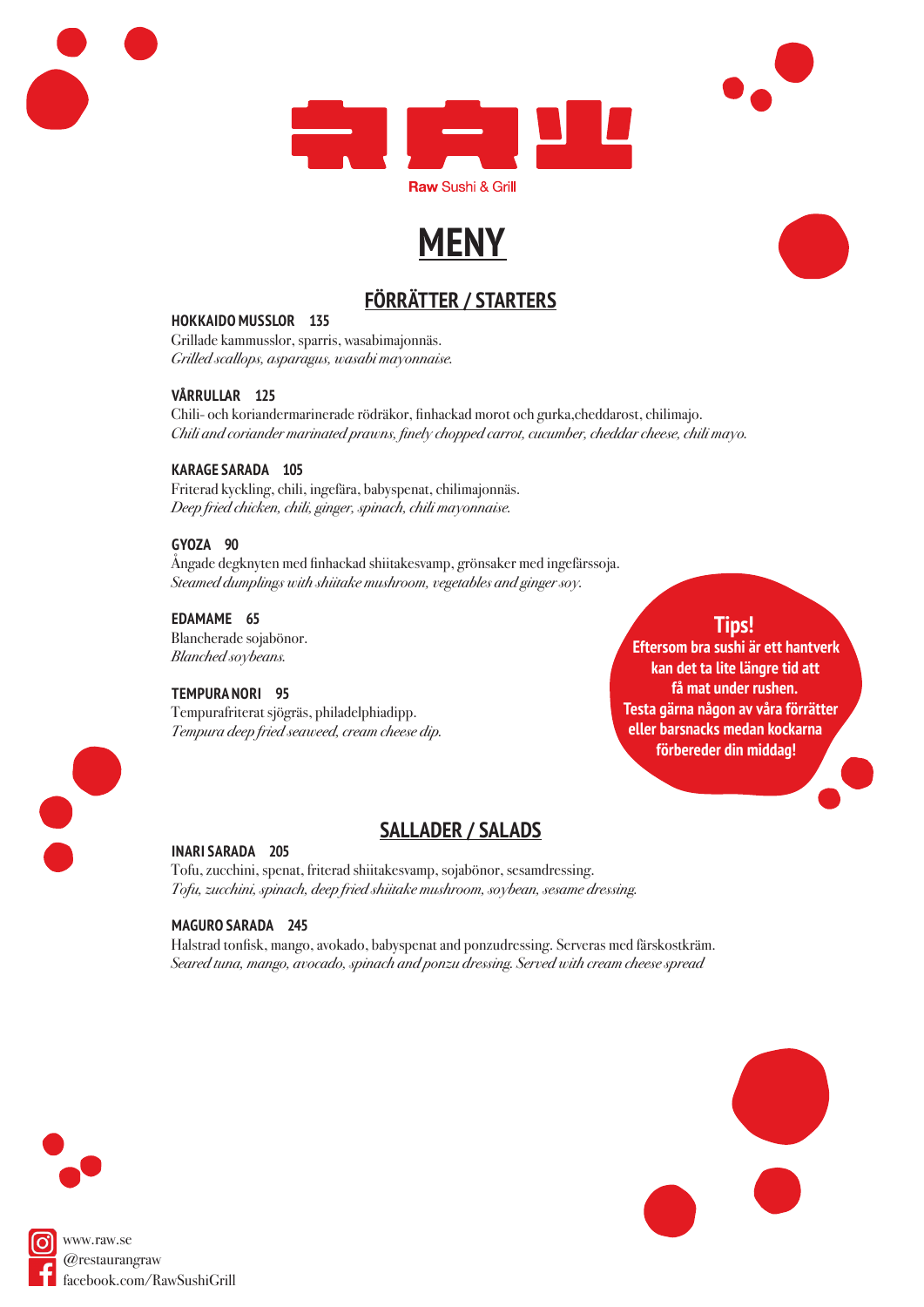



## **SUSHI**

## **SUSHI**

#### **OMAKASE 255**

14 bitar sushi valda av kocken. 14 pieces sushi chosen by the chef.

#### **RAW 235**

4 laxnigiri, 3 friterade räkor med sweetchili, 5 friterade spicytuna-rullar. Chilimajonnäs, misodipp. 4 salmon nigiri, 3 fried prawns with sweet chili, 5 deep fried spicytuna rolls.Chili mayonnaise, miso dip.

#### **KUMIAWASE 225**

4 laxnigiri, 4 friterade räkor med sweetchili, 2 dagens gunkan, 2 krabbrullar med chilimajonnäs. 4 salmon nigiri, 4 fried prawns with sweet chili, 2 gunkan of the day, 2 crab rolls with chili mayonnaise.

#### **EBI 245**

10 friterade räkor med sweetchili. 10 pieces deep fried prawns with sweet chili.

## **NIGIRIS, SINGLES**

**SHAKE 30** Salmon

**HAMACHI 30** Amberjack

**MAGURO 30** Tuna

**EBI 30**

Prawn

**IKURA 30**

Trout roe

## **SUMO 720 48 BITARS FÖR 3 PERSONER**

**8 olika nigiri, 4 sashimi, 9 friterade rullar, 3 gunkan, algsallad, bläckfisksallad.**

**8 different nigiri, 4 sashimi, 9 fried rolls, 3 gunkan, seaweed salad, squid salad.**

#### **LAX MAKI 120 / 230**

Friterade laxrullar med sparris och röd ängssyra. Toppade med majonnäs och svart stenbitsrom. Serveras med wasabisås. Deep fried salmon rolls with asparagus and red sorrel. Topped with mayonnaise and black roe. Served with wasabi sauce.

**MAKI 5 / 10 PCS**

#### **SPICYTUNA MAKI 120 / 230**

Friterade rullar med chilimarinerad tonfisk, haricots verts och gräslök. Toppade med chilimajonnäs och friterad persilja. Serveras med misodip.

Deep fried roll with chili salsa marinated tuna, haricots vert, chives. Topped with chili mayonnaise and deep fried parsley. Served with miso dip.

#### **SOFT-SHELL CRAB MAKI 135 / 245**

Friterad softshellkrabba, picklad rödlök och avokado. Toppad med japansk majonnäs och rostad lök. Serveras med teriyakimajonnäs. Deep fried soft shell crab, pickled onions and avocado. Topped with Japanese mayonnaise and roasted onions. Served with teriyakimayonnaise.

#### **TORI MAKI 120 / 230**

Friterad kyckling, ruccola, chilimajonnäs. Serveras med barbecuesås. Deep fried chicken, rocket, chili mayonnaise. Served with barbecue sauce.

## **SASHIMI**

#### **SASHIMI MORIAWASE 255**

12 bitar kockens val, algsallad, bläckfisksallad, ris. 12 pieces chef's choice, seaweed salad, squid salad, rice.

#### **SHAKE SASHIMI 255**

12 bitar lax sashimi, algsallad, bläckfisksallad, ris. 12 pieces salmon sashimi, seaweed salad, squid salad, rice.





www.raw.se @restaurangraw facebook.com/RawSushiGrill

**Raw Sushi & Grill** 

Allergisk? Vänligen prata med din servitör!